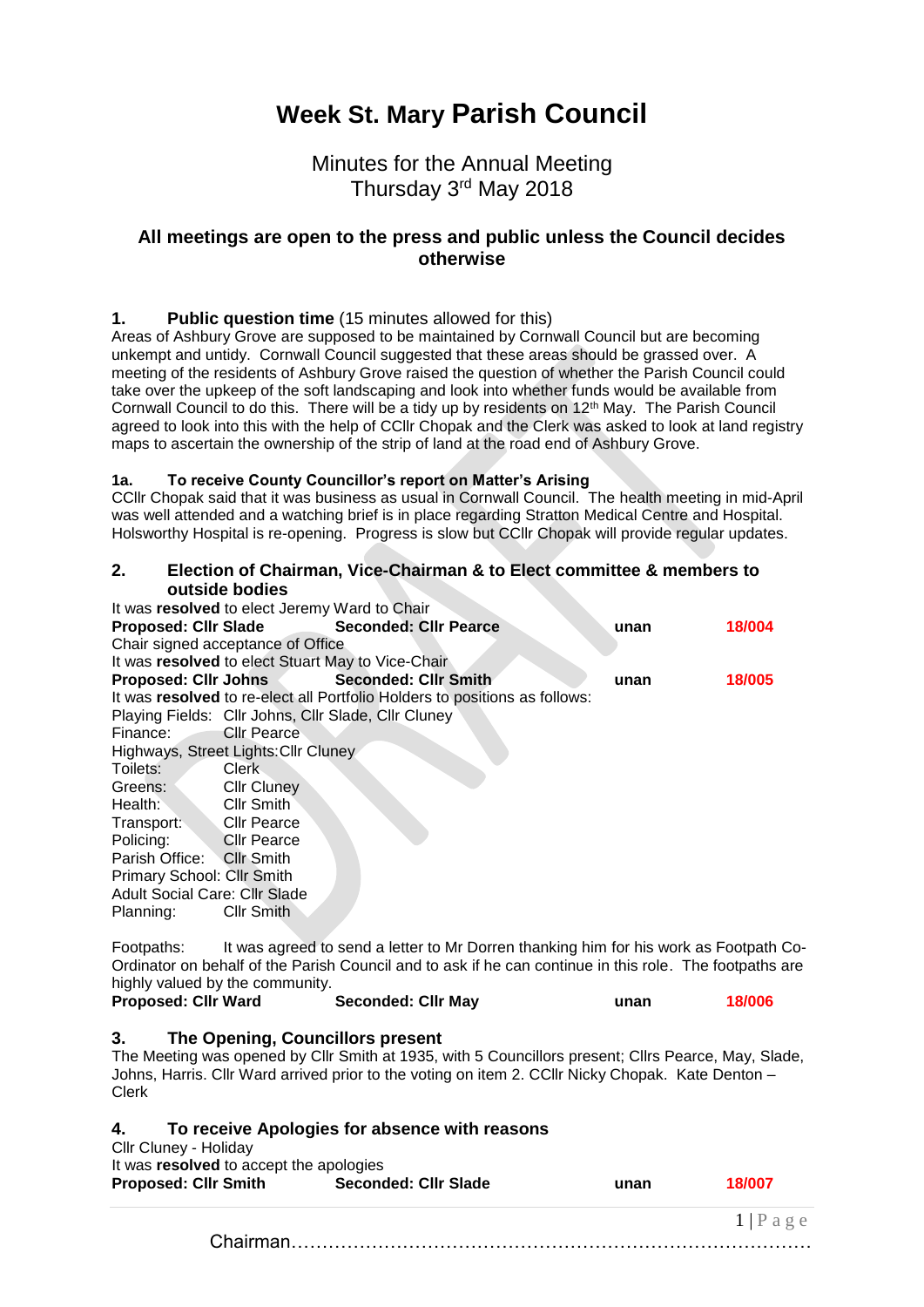## **5. To receive Declarations of Interest & Approve Dispensations**

None

## **6. To receive and approve the Minutes of:**

It was resolved to approve the minutes of Ordinary Meeting Thursday 5<sup>th</sup> April 2018 **Proposed: Cllr Ward Seconded: Cllr May 18/008**

## **7. To receive Clerk's report on Matter's Arising:**

GDPR – The Clerk had attended a meeting in Liskeard which included information and check lists on the work that needs to be done prior to GDPR coming into force. After discussion it was agreed to hold a GDPR meeting on 14<sup>th</sup> May at 4pm for members of the Parish Council and the Clerk to work on a plan to carry this forward.

## **8. Planning**

Any late applications received will be discussed under this section **8a. Applications** None **8b. Decisions** None

## **9. Portfolio Reports:**

**Public Transport –** Work is underway to improve transport on main routes. Week St Mary transport will be looked at but is not one of the busy routes. It was felt that a survey should be undertaken to look at the most-needed routes. The WSM buses are not easily accessible for less able users because of the steps. Hub and spokes basis – need some form of transport to get people to the main routes.

Railway line Okehampton to open in May 2019.

**Community Policing –** No further information.

**Playground** –. The annual safety inspection is due and the electricity shed must be replaced before this is done. Cllr Ward will speak to Steve Cunningham.

**Highways**, **Footpaths & Greens** – Oliver Jones (Highways) had sorted out salt bins and they were now full.

**Adult Social Care –** None **BAN –** Next meeting July

**Neighbourhood Plan –** Watching brief

## **10. Correspondence**

- Increase in pricing for cutting greens – it was agreed that the price would be met on condition that it remained the same for at least two years. Clerk to contact.

- Ashbury Grove Maintenance – it was agreed that the Parish Council needed more information before making a decision. They will await a response from Cornwall Council then consider once it is known what is involved. Clerk to respond to letter and look at Land Registry maps.

## **11. Agenda Items**

1. No new Community Benefit applications had been received. It was agreed that the Clerk will send an email to the Village Shop regarding submitting an application as discussed at a previous meeting.

2. The Big Field Wind Farm High Court meeting was attended by Cllr Ward and the Parish Council will be updated on any developments as and when they occur.

3. The issue of Co-Option will be discussed at the next meeting.

4. After discussion it was **resolved** to go with Came & Company's recommendation of 'Inspire' as their quote was the most reasonable and similar to last year. They provide the necessary cover for the needs of the Parish Council.

**Proposed: Cllr Smith Seconded: Cllr Pearce unan 18/009**

5. The list of requirements for the Highways Scheme will be discussed at a later meeting. 6. Due to being unable to contact the previous Internal Auditor, it was agreed that the Clerk will contact Bobby (a previous Clerk) first and if she cannot help, will contact an Internal Auditor from another Parish. The Parish Council will be kept up to date by email.

> $2 | P a \ge e$ Chairman…………………………………………………………………………